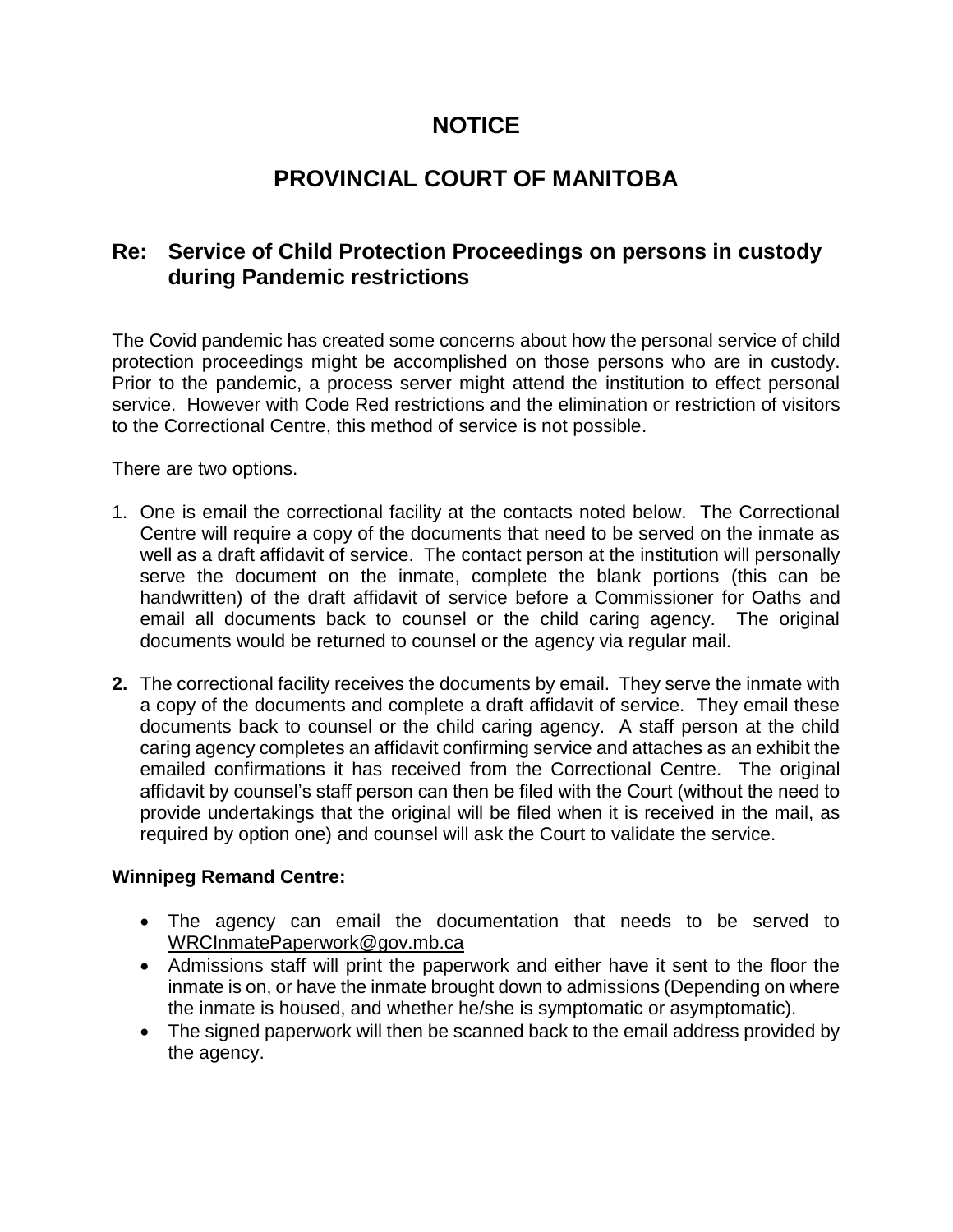**Service of Child Protection Proceedings on persons in custody during Pandemic restrictions Page 2**

### **Headingley Correctional Centre**

- The agency can email the documentation that needs to be served to [HCCinmatepaperwork@gov.mb.ca.](mailto:HCCinmatepaperwork@gov.mb.ca)
- A staff member will ensure the person in custody is served. The staff member will then send an email confirmation that the documents were served on the person in custody.
- The signed paperwork will then be scanned back to the email address provided by the agency.
- In the event counsel do not receive a response, they can contact

[Cindy.Schulz@gov.mb.ca](mailto:Cindy.Schulz@gov.mb.ca) Office Phone No. 204-831-4636 Cell Phone No. 204-794-0482

#### **Women's Correctional Centre**

- The documents for service can be emailed to [wccinmatepaperwork@gov.mb.ca](mailto:wccinmatepaperwork@gov.mb.ca)
- The emailed document from the agency will be printed and served on the inmate. An affidavit of service will be completed by staff at the Correctional Centre and the documents scanned and emailed back to the counsel or agency requesting service.
- It may also be possible to set up a video conference with the inmate to effect personal service.

#### **Brandon Correctional Centre**

- The agency can email the documentation that needs to be served to [BCCinmatepaperwork@gov.mb.ca](mailto:BCCinmatepaperwork@gov.mb.ca)
- Records/admissions staff will print the paperwork and go through it with the inmate.
- The affidavit of service will be sworn/affirmed before a Commissioner for Oaths.
- The signed paperwork will then be scanned back to the email address provided by the agency.
- Please direct any communication to the records/admissions area.

#### **Milner Ridge Correctional Centre**

- The agency or counsel can email the Intake/Admissions department. The electronic mailbox is active and the Intake/Admissions office does prefer documents are forwarded this way. [\(MRCCinmatepaperwork@gov.mb.ca\)](mailto:MRCCinmatepaperwork@gov.mb.ca).
- MRCC does have Commissioners for Oaths on staff. They will validate and be able to have affidavits of service sworn/affirmed before them. Once service is complete, they will be scanned and emailed back to the appropriate agency.